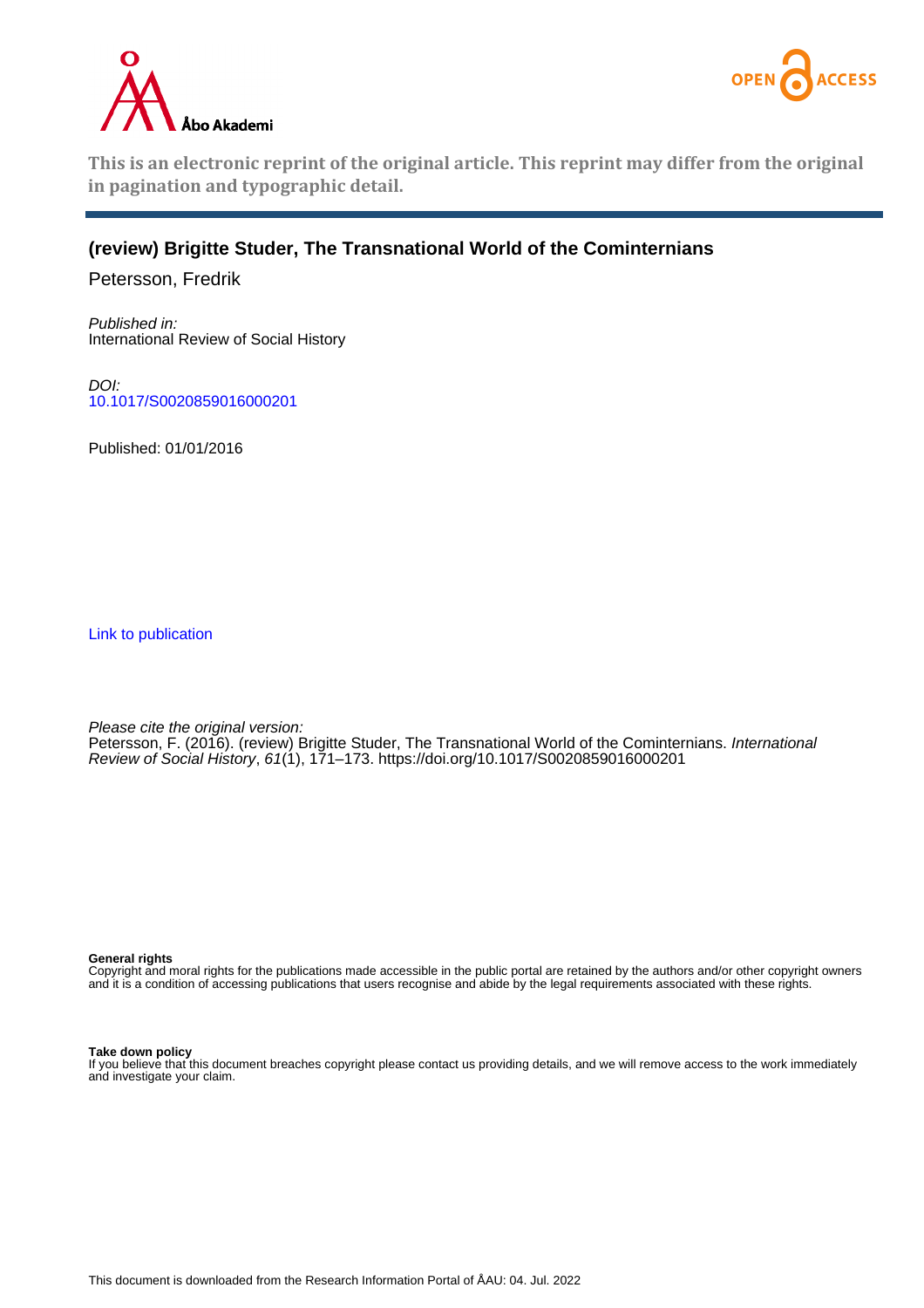## Book Reviews 171

Hoffrogge's research is a genuine service to both scholars and activists alike. It provides a meticulously detailed yet eminently readable account of a rich life of struggle that mirrored the fate of the German workers' movement itself: from its promising beginnings of huge trade-union organization and the mighty SPD through to the defeats and disorientation of the 1920s and that movement's ultimate destruction in 1933. It seems that Müller lived and breathed these setbacks with such intensity that he ultimately came to shun the movement to which he had devoted his life.

Ben Lewis

University of Sheffield Western Bank, Sheffield, S10 2TN, United Kingdom E-mail: ben.lewis@sheffield.ac.uk

STUDER, BRIGITTE. The Transnational World of the Cominternians. Transl. by Dafydd Rees Roberts. Palgrave Macmillan, Basingstoke [etc.] 2015. ix, 227 pp. £41.73. doi: 10.1017/S0020859016000201

This book presents a concentrated and engaging collection of historian Brigitte Studer's research on international communism and its pivotal centre between the wars, the Communist International (Comintern; 1919–1943). Studer is one of the leading international experts on the Comintern as a global phenomenon in the history of the twentieth century. Her research over the past twenty years has greatly contributed to dismantling the historiographical myths that had been in circulation about this international organization after its dissolution and during the Cold War. As late as 1986, the historians Branko Lazitch and Milorad M. Drachkovitch feared that the Kremlin's concealment of and the lack of access to archives in Moscow would silence the history of the Comintern.<sup>1</sup> However, with the dissolution of the Soviet Union in 1991, the opening of Russian archives, and the pioneering efforts of Studer and many others in the 1990s, it was possible to take great strides in reassessing the Comintern's history, not only adding new insights based on primary sources but also introducing new theoretical and methodological perspectives. The present book contributes to this body of literature by offering a spirited and stimulating study on interwar communism as a space of "experience" and "practice". In this volume, Studer draws up a balance sheet on some of her substantial research on the Comintern. Comparable to historian Alexander Vatlin's survey Die Komintern,<sup>2</sup> Studer's book builds both on formerly published essays and on revised versions of contributions to other publications either in French or German. Given that this book is in English (skilfully translated by Dafydd Rees Roberts) it will surely help to bring her research to a wider circle of readers.

What does the title of the book imply? The detailed introductory chapter outlines Studer's firm belief in placing the experiences of individuals at the centre of her historical



<sup>1.</sup> Branko Lazitch and Milorad M. Drachkovitch, Biographical Dictionary of the Comintern (Stanford, 1986), pp. viii–ix.

<sup>2.</sup> Alexander Vatlin, Die Komintern. Gründung, Programmatik, Akteure (Berlin, 2009).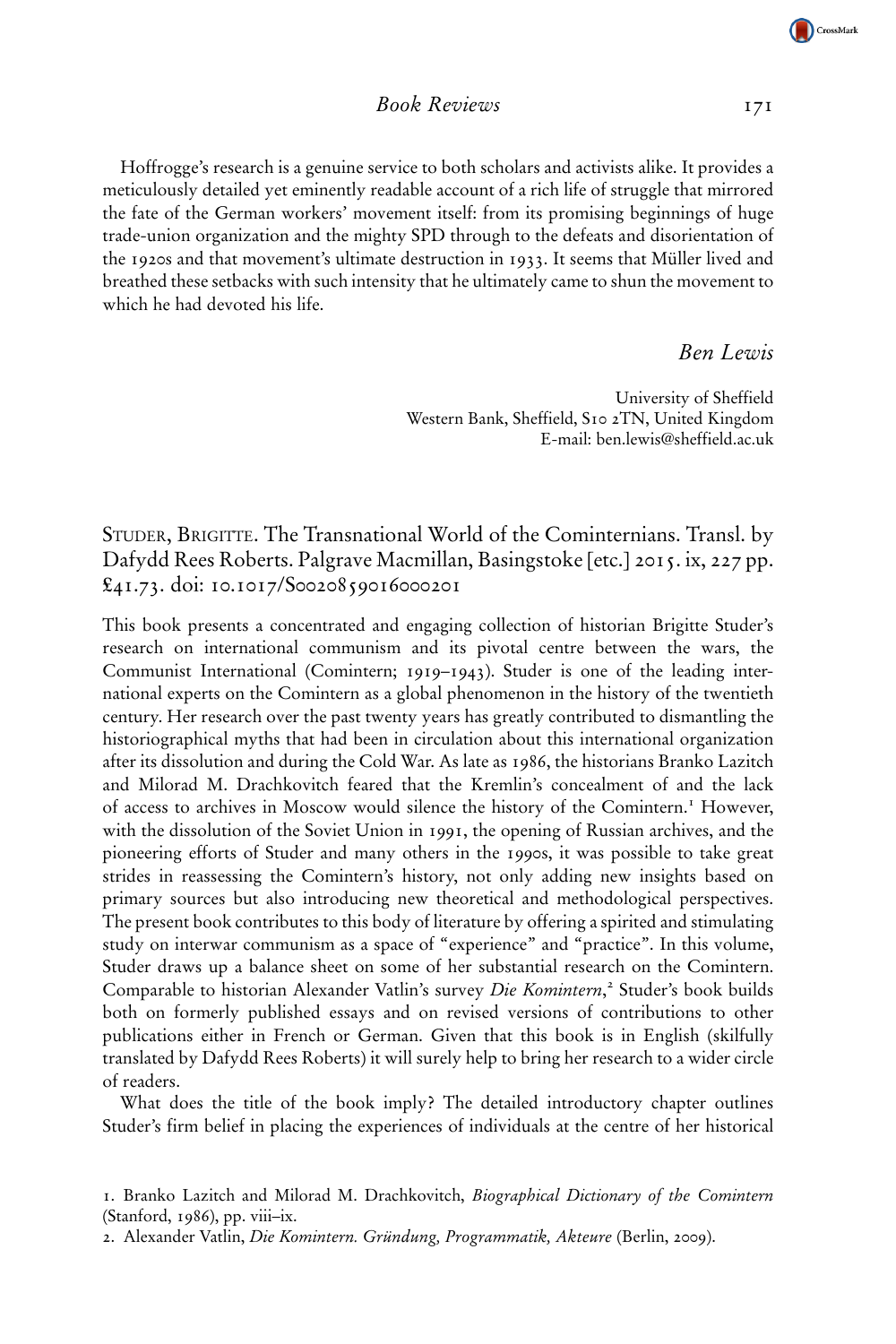analysis, a methodological framework inspired by Reinhart Koselleck's reflections on "experience" as a historical category. At the same time, she calls for attention to be paid to "space" and the (varying) spatial dimensions of the Comintern, linking her sensitivity to space to Michel Foucault's theoretical considerations about "other spaces", thus pointing to the ways in which Moscow and the Soviet Union functioned as a tangible place of utopia. Following this twofold focus – "experience" and "space" – Studer outlines first the global ambitions of the Comintern to promote attempts at revolutionary change, if not "world revolution", between the two World Wars, then zooms in on the transnational world of the Cominternians as it developed in Moscow itself. The Comintern was a complex and distinctly hierarchical organization with relations going in both vertical and horizontal directions. Studer appropriately goes beyond national and international frameworks in tracing the transnational world of the foreign communists connected to the Comintern who travelled to Moscow to contribute to the realization of its global ambitions. While the Comintern was successful in creating a world that moved from the local to the global in an almost fluid way, thus epitomizing a transnational space, in Moscow itself it was shaped by the Bolsheviks' rationalization of discipline, centralization, and bureaucratization. This experience of various cross-border circulations contrasting with the rigidities of politics in Moscow was strange and hard to adapt to for many foreign communists.

The lives of these foreign communists, who experienced the place and space they lived in as increasingly alien, hostile, and, in numerous cases, even life threatening, reveal a series of national, cultural, social, and gendered issues. By tracing individual and collective experiences, Studer carefully analyses the types of political commitment of foreign communists and how they thought they were part of something extraordinary – the "world party of the proletariat". The book is based on an in-depth study of the cadre files located in the Comintern archive, held at the Russian State Archive for Socio-Political History (RGASPI). Being a documentary resource of particular intricacy, these files contain not only documentation on the actions and deeds of the individuals mentioned, but also, and more importantly, the voices of the subjects themselves (although created under particular circumstances and expectations). Rather than perceiving the accounts as some form of individual diarizing, Studer looks behind the production of these enthralling and informative narratives, analysing why and how they were written and for what they were used in the end. Studer's methodology offers a template for how to approach this complex type of primary source, which is essential for any researcher engaged in tracing the histories of individuals active either in the heart of or on the periphery of the Comintern. In this way, the book adds to a growing body of biographical prosopographical studies on the Comintern. Inspired by Foucault's conceptualizations of the relation between the self and society and how individuals use techniques of the self to situate and embed themselves within society, Studer approaches the empirical material with heuristic tools that further develop our understanding of how Stalinism swayed the lives of foreign communists.

Despite its compact length (227 pages including notes, bibliography, and index) the book offers detailed insights into the everyday lives of the Cominternians, as they unfolded inside the social and political maze of the Comintern. Aside from its conceptual introductory chapter, the book is divided into seven chapters and an epilogue. Each chapter sticks to the Koselleckian interpretative mode of tracing the experiences of foreign communists, discussing, for example, the Bolshevik model as a hybrid of political and organizational ideas, gender and the creation of the new woman, or how the Cominternians experienced living in Stalin's Moscow. Subsequently, Studer sets out to analyse the illusive and conflicted relation between the Party and the Private, and how the gradual transformation of Stalinist